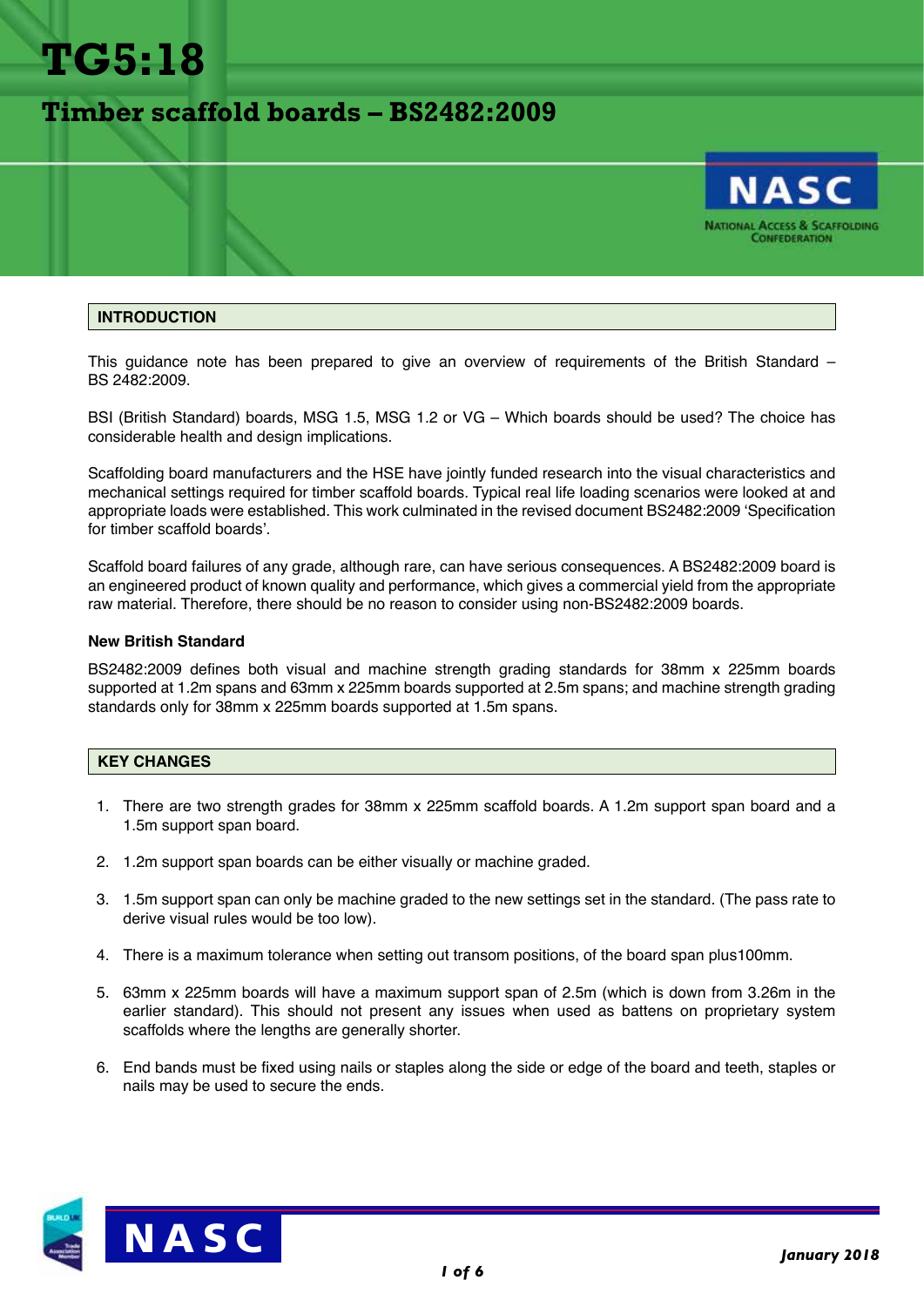- 7. Only european whitewood and european red wood are the permitted species when machine grading scaffold boards. (Other species may be approved if the test data can be verified). The list for visual grading is unchanged.
- 8. The strength properties are:

|  | Annex A - Table A.1 Strength Properties |
|--|-----------------------------------------|
|--|-----------------------------------------|

| <b>Board Thickness</b>           | <b>Target Span</b> | Moment of resistance of a<br>single board where:              |                                                                                       |  |
|----------------------------------|--------------------|---------------------------------------------------------------|---------------------------------------------------------------------------------------|--|
| mm                               | m                  | An applied load<br>acts only on an<br>individual board<br>kNm | An applied load<br>spread uniformly*<br>across a minimum<br>of 4 boards<br><b>kNm</b> |  |
| 38                               | 1.2                | 0.50                                                          | 0.61                                                                                  |  |
| 38                               | 1.5                | 0.65                                                          | 0.81                                                                                  |  |
| 63                               | 2.5                | 1.25                                                          | 1.48                                                                                  |  |
| * i.e. via a rigid building pack |                    |                                                               |                                                                                       |  |

9. If greater loads are required, i.e. for loading bays, these should be calculated and the support spans reduced accordingly.

# **1. Dimension**

38mm thick boards: +/-2mm in thickness and/or +/-5mm in width.

Length +/- 25mm.

63mm thick boards: +/-3mm in thickness and/or +/-5mm in width.

Boards for use in system scaffolds should conform with the manufacturer's instructions.

All dimensions are made at a 20% moisture content.

- *NOTE:* Crosscutting does not affect the structural integrity of the board and the board will still comply with BS 2482.
- Visually graded boards all defects will have already been visually assessed.
- Machine graded boards the board will have been mechanically assessed along its length.

# **2. Growth rings**

Timber with less than five growth rings per 25mm shall not be used.



 $Z = 75$  mm

 $Y = 25$  mm



a) Measured through centre a) Measured 25mm from pith

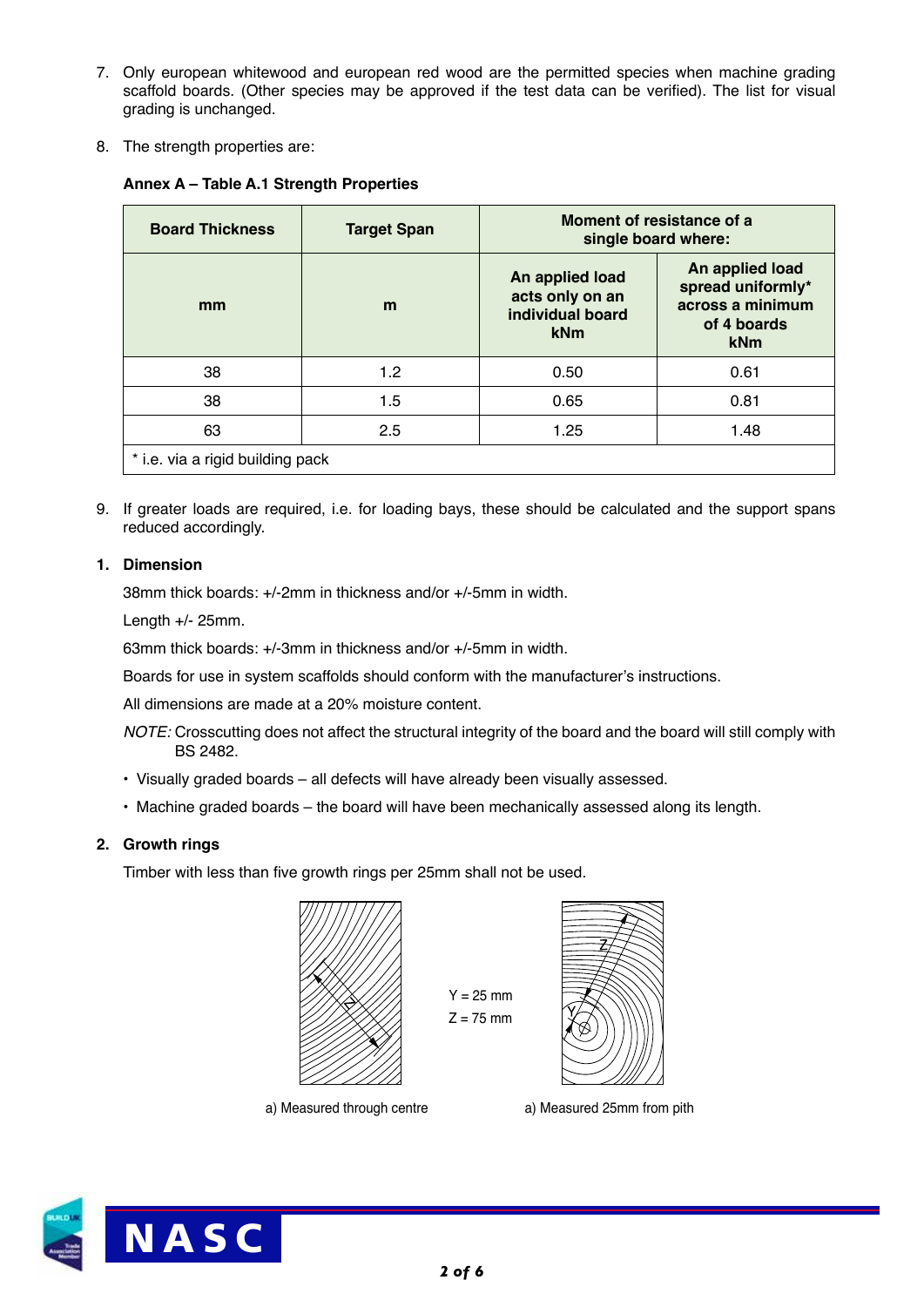# **3. Slope of Grain**

The slope of grain on both the edge and the face of the board shall not exceed 1 in 10. A scribe should be used when visually assessing slope of grain. The grain should run parallel to the face of the board.



# **4. Twist, bow & spring**

No 3.9m board shall be:

- Twisted more than 12mm over the full width of the board.
- Have bow that exceeds 12mm.
- Have spring that exceeds 10mm.
- Have cup that exceeds 5mm.
- For shorter boards these shall be pro-rata.



## **5. Knots**

Knots or knot clusters on the face of the board shall not exceed 1/3rd the board width at any cross section.

Knots on both edges of the board shall not exceed:

- 28mm for 38mm boards.
- 35mm for 63mm boards.

There shall be at least 150mm of clear timber along the board length between knots of the maximum permitted size.

Splay knots should only be measured at the edge (the face shall be ignored).

Where more than one knot appears within any 100mm they shall be summed and considered as a group.

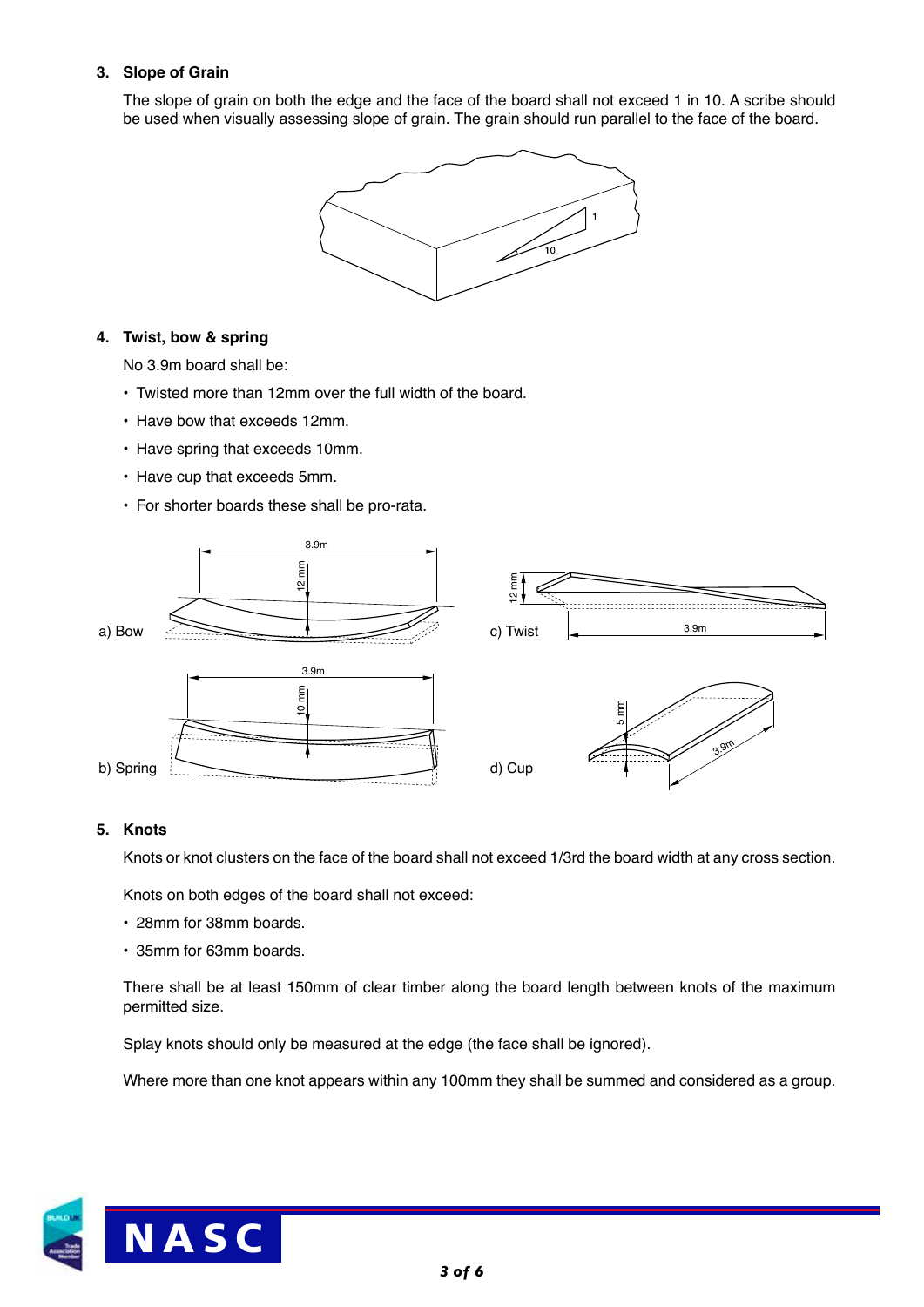







Face knots

- Key
- 
- 1 Measure at right angles to length 2 Ignore part visible on edge
- 3 Sum all measurements shown

Edge knots (visible on edges only)

- Key
- 1 Sum all measurements shown



Key

- 1 Only parts visible on edge measured
- 2 Sum both measurements



Arris knots

Key

- 1 Sum all face measurements
- 2 Sum all edge measurements





Edge knots emerging onto face

Key

- 1 Measure on face separately 2 Measure on edge
- 



 – consider as a group 2 Sum all measurements

# **6. Wane**

Wane shall not extend more than 25mm across the face and shall not reduce the edge dimension by more than 12mm.

The end band shall be fully supported.

#### **7. Checks or splits**

Unlimited minor surface checks are permitted.

A split that is more than 12mm deep shall not be more than 225mm long.



*4 of 6*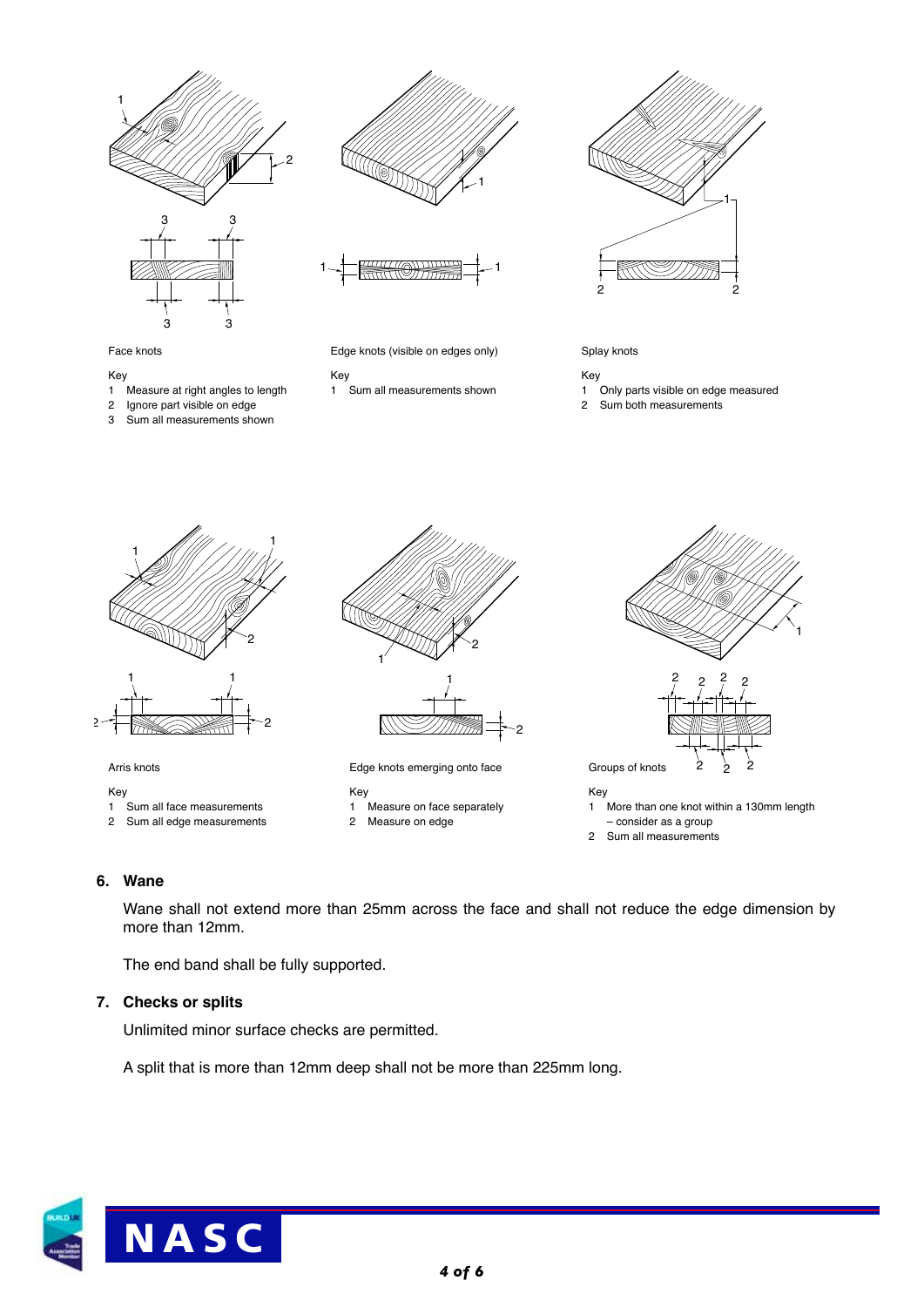# **8. Decay**

Blue sapwood stain is permitted. Otherwise boards shall be free of fungal decay.

# **9. Insect holes**

Wormholes and wood wasp holes are not permitted. Active infestation is not permitted.

# **10. Abnormal features and damage**

Reaction wood (typically known as compression wood in European Whitewood) and other abnormal features are not permitted. The board shall be rejected if affected by damage that is likely to cause a greater reduction in strength than other admissible characteristics or that would prejudice a safe footing or cause injury whilst handling.

# **11. End Protection**

The ends of the board shall be protected by one or both of the following methods:

## **(a) End Hoops:**

## *38mm thick boards*

Ends may be bound with 25mm wide x 0.6mm thick hoops. They shall extend a minimum of 150mm along each edge of the board. They shall be secured by rust proofed clout nails 30mm x 3.0mm or rust proofed staples 1.8mm wide x 11.3mm crown x 30mm long; two on each edge and three at the end.

(Tooth type bands, that use teeth on the end and nails or staples down the sides, may also be used; as described in BS 2482:2009).

# *63mm thick boards*

Ends may be bound with 47mm wide x 0.6mm thick hoops. They shall extend a minimum of 100mm along each edge of the board. They shall be secured by rust proofed clout nails 30mm x 3.0mm, or rust proofed staples 1.8mm wide x 11.3mm crown x 30mm long two on each edge and three at the end.

(Tooth type bands, that use teeth on the end and nails or staples down the sides, may also be used; as described in BS 2482:2009).

When re-banding scaffold boards also refer to NASC guidance TG6-10.

## **(b) Nail Plates:**

Rust proofed nail plates with a minimum size 190mm long x 27mm wide x 0.7mm thick. They should have a minimum of 42 teeth pressed at right angles. At least two plates shall be attached within 230mm of the board end. The plates shall be flush with the timber.

## **12. Marking**

The boards shall either in accordance with TG6-10 or BS2482:2009. As a minimum they shall be marked with:

- Manufacturer's or supplier's identification.
- Support span
	- 1.2m max (for visually or machine graded boards 38 x 225).
	- 2.5m max (for visually or machine graded boards 63 x 225).

Other markings that can be useful include: Personalisation on either the end band or board for security and identification, date of manufacture and 3rd party assessment scheme with licence number.

When a board is re-graded refer to requirements set out in TG6-10.